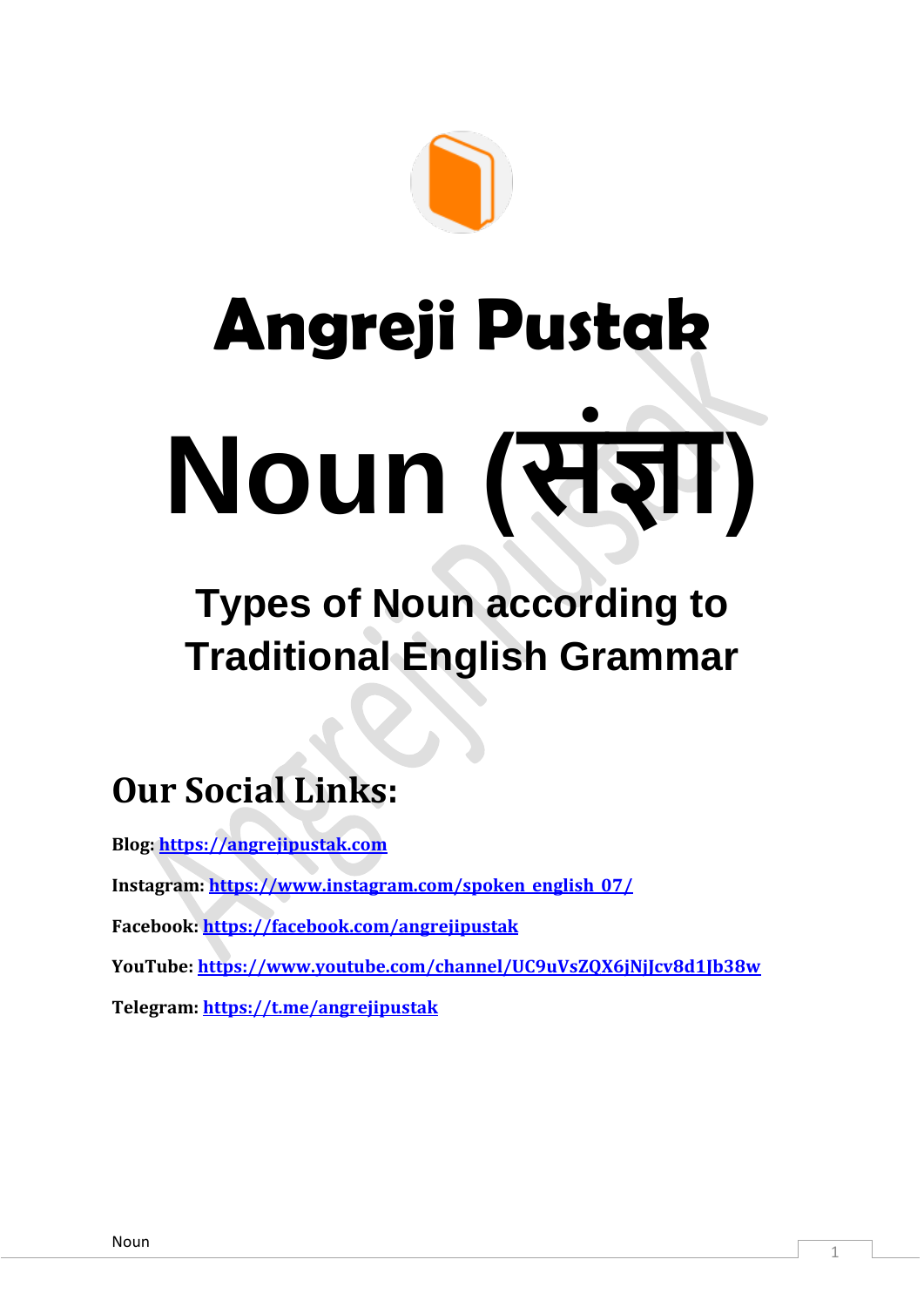**What is Noun -** वह शब्द जो किसी व्यक्ति, प्राणी, वृक्ष, अनाज, िोई चीज या वस्तु, स्थान, अवस्था, गण, भाव या किसी कार्य के नाम को बताये उसे Noun कहते हैं।

#### **Example -**

- **Person -** Ajay, Priya, Kajal, Brother, Sister, Father, Mother etc.
- **Creature -** Tiger, Snake, Lion, Butterfly, Bee etc.
- **Tree -** Bamboo (बाांस), Banyan (बरगद), Neem (नीम) etc.
- **Grain -** Rice, Wheat, Maize, Oat etc.
- **Thing -** Chair, Table, Car, Box, Book, Pen etc.
- **Place -** India, Mumbai, Bihar, Vaishali etc.
- **State -** Childhood, Death, Situation, Sleep etc.
- **Quality -** Honesty, Kindness, Cleverness etc.
- **Feeling** Love, Resentment (नाराजगी), Embarrassment (शकमिंदगी) etc.
- **Action -** Work, Theft, Movement, judgement etc.

## **Types of Noun According to Modern English Grammar with Definition in Hindi**

#### **There are five Kinds of Noun According to Traditional English Grammar**

#### [There are 25 types of Noun](https://angrejipustak.com/noun-types-definition-in-hindi/)

- 1. Proper Noun
- 2. Common Noun
- 3. Collective Noun
- 4. Material Noun
- 5. Abstract Noun

## **Proper** noun

वह Noun जो किसी खास या निश्चित व्यक्ति. वस्तु या स्थान के नाम को बताता है. उसे Proper Noun कहा जाता है|

**Example -** Ram, India, Delhi, Sachin, Pappu, Kolkata... etc

## **Common Noun**

जिस Noun का प्रयोग सामान्य तौर पर किया जाता है या जिस Noun से जाति अथवा समुदाय का बोध हो, उसे Common Noun कहा जाता है|

**Example -** Animal, Dog, Boy, Girl, River, Village, City, Mountain, Train... etc

## **Difference between common noun and proper noun**

.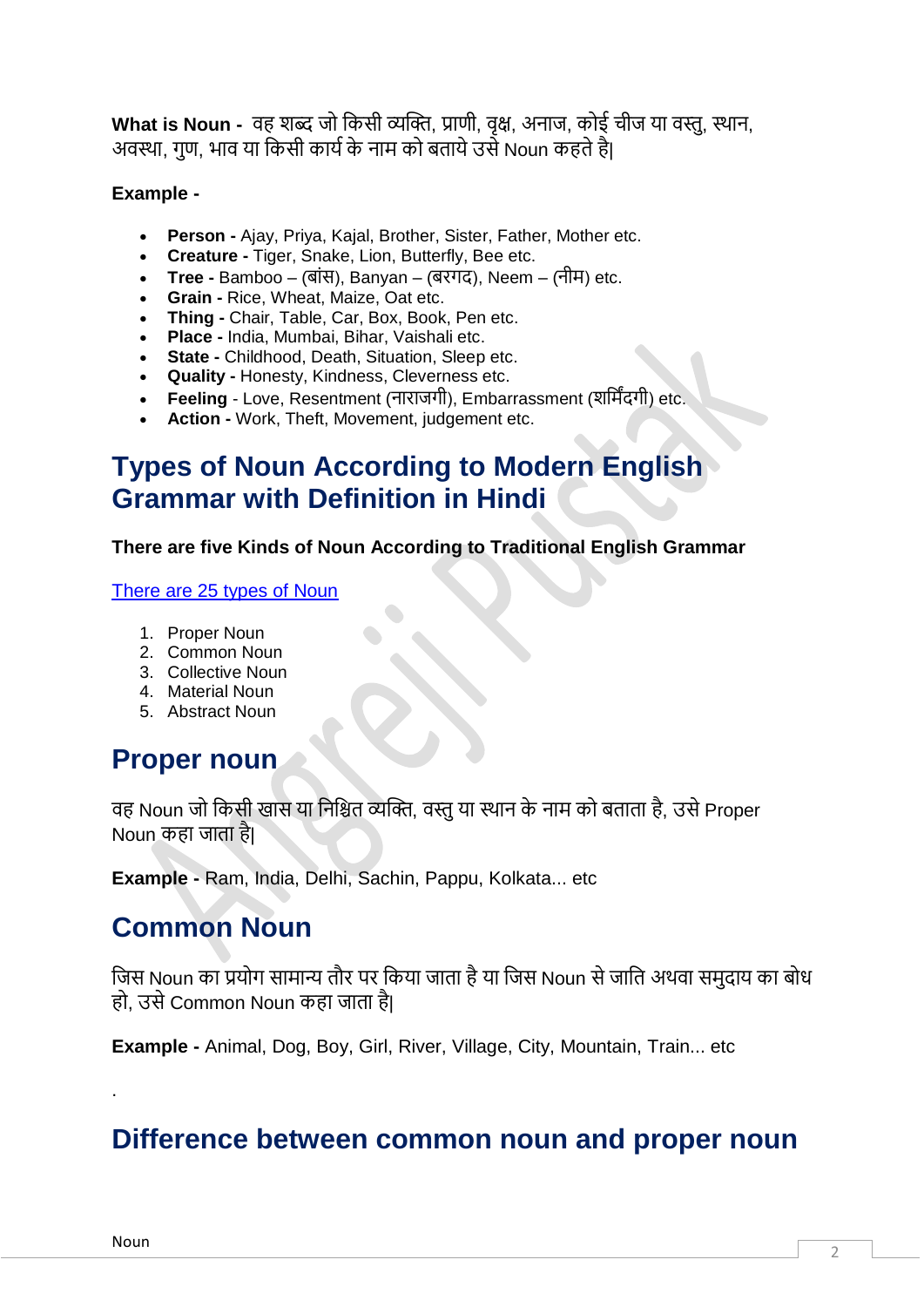**Concept 1 -** Boy का मतलब होता है लड़का, इस word से समस्त लड़का जाति का बोध होता है लेकिन अगर किसी लड़के का नाम Rahul है तो इस word से किसी ख़ास व्यक्ति का ही बोध होगा| इसलिए Boy - Common Noun है तथा Rahul - Proper Noun है|

**Concept 2 -** अगर हम River शब्द का प्रयोग करते है तो इससे समस्त नदी का बोध होता है इसलिए river common noun है, लेकिन अगर किसी नदी का ख़ास नाम दिया रहे जैसे The Ganga तो यह proper Noun होगा|

यदि किसी sentence में किसी नदी का नाम रहेगा तो उस sentence में 'river' शब्द आवश्य लगा रहेगा नही ांतो sentence गलत हो जाएगा |

## **Example -**

The Ganga is the holiest river of the world. **- Correct**

The Ganga is the holiest of the world. **- Incorrect**

## **Collective Noun**

Collective Noun हमेशा collection को बताता है, वैसे noun जिसके प्रयोग से समूह का बोध होता है, उसे collective Noun कहा जाता है।

**Example-** Crowd, Mob, Team, Flock, Herd, Army, Fleet, Jury, Family, Nation, Parliament, Committee etc.

**Collective Noun के साथ Verb और Pronoun का प्रयोग**

Collective Noun के साथ singular verb तथा plural verb दोनों ही form का प्रयोग किया जाता है।

## **Use of singular Verb in Collective Noun**

जब किसी समूह के सभी सदस्यो का कार्य एवं उद्देश्य एक हो या जब किसी समूह में एकता का बोध हो, तब उस ऐसे sentence में Collective Noun के साथ singular verb और singular Pronoun िा प्रयोग किया जाता है|

## **Example -**

The Jury has taken its decision. **- Correct**. (Verb- singular, pronoun - singular)

The Jury have taken its decision. **- Incorrect**. (have- plural verb)

The Jury has taken their decision. **- Incorrect**. (their- plural pronoun िा प्रयोग नही ां होगा)

(Jury - जजों के समूह ने कोई एक decision लिया समूह से एकता का बोध हो रहा है, इसलिए singular verb का प्रयोग किया गया है)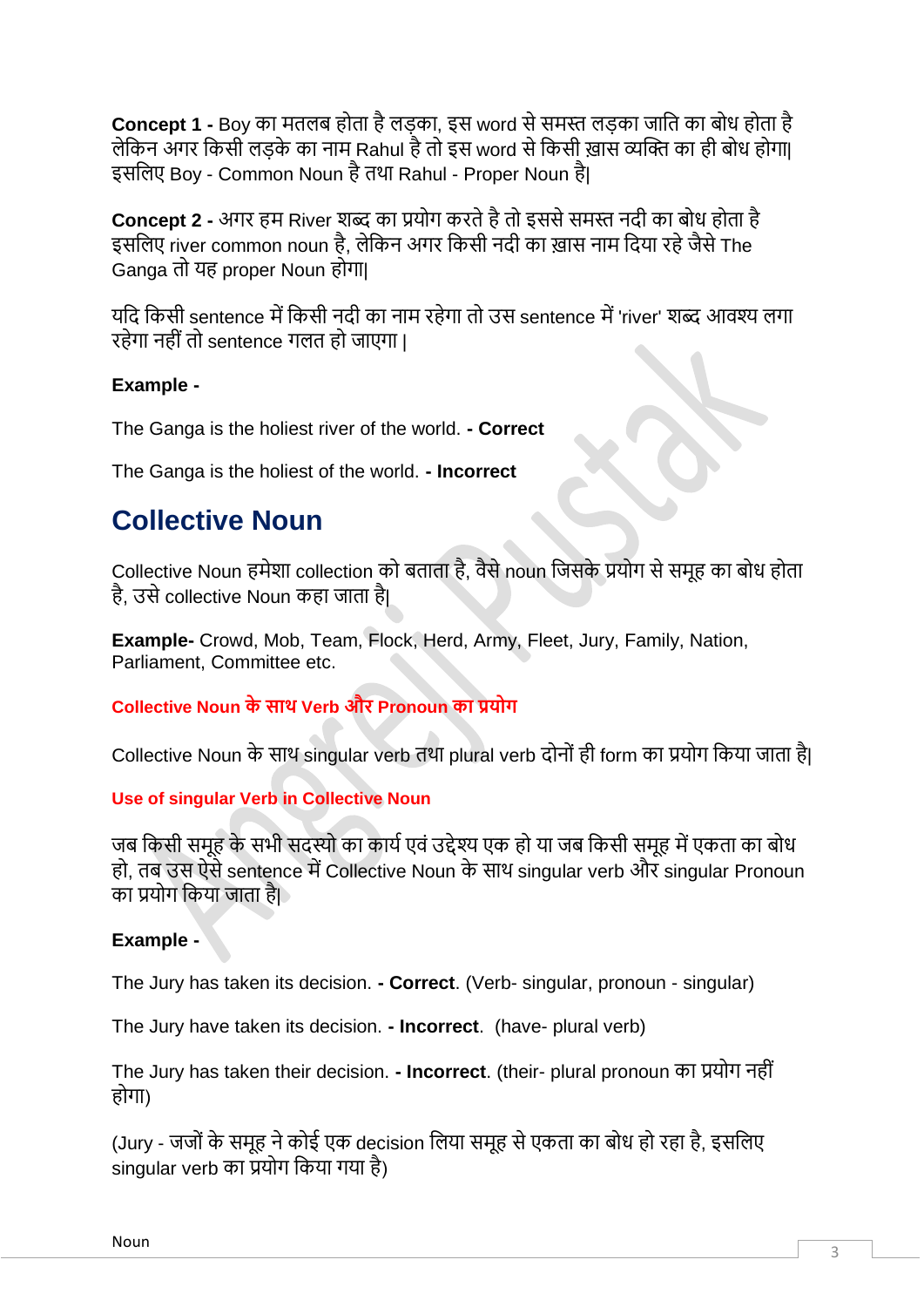#### **Use of Plural Verb in Collective Noun**

जब किसी समह से यह पता चले की सभी सदस्यों का कार्य एवं उद्देश्य अलग-अलग हो तथा उनके बिच किसी प्रकार का मतभेद या Divided (बटवारा) का बोध हो तो ऐसे sentence में Plural verb और plural pronoun का प्रयोग किया जाता है।

#### **Example -**

Our team are wearing their jerseys. - **Correct**

Our team is wearing its jerseys. - **Incorrect** (is - singular verb)

Our team are wearing its jerseys - Incorrect ( its - singular pronoun )

(उपर दिए गए sentence में jerseys को लेकर team के players divide हो गए है इसलिए यहाँ plural verb एवं plural pronoun का प्रयोग किया गया है)

## **Material Noun Definition in Hindi**

जिस Noun से किसी metal (द्रव्य या पदार्थ) का बोध होता है अथवा जिस वस्तु को मापा या तौला जा सके. परन्तु गिना न जा सके या जिससे तरह तरह की वस्तुओ का निर्माण किया सके. उसे Material Noun कहा जाता है।

**Example-** Water, Milk, Rice, Silver, Gold, Diamond, Paper etc.

**Note** - Wood - material noun हैजबकि इससेबनी हुई वस्तुओ - chair, table, bench, house ... etc. common noun है |

**Use of verb with material Noun (material noun के साथ verb का प्रयोग)**

**Concept** - Material Noun हमेशा singular form में रहता है. इसका plural नहीं बनाया जा सकता है तथा इसके साथ हमेशा singular verb का प्रयोग किया जाता है।

#### **Example -**

Water is necessary for life. - **Correct.**

Water are necessary for life. - **Incorrect**. (are - plural verb का प्रयोग नहीं होगा)

## **Abstract Noun Definition in Hindi**

वैसे Noun जिसे हम न छू सकते है है और न ही देख सकते है जैसे - quality (गुण), state (अवस्था), idea (विचार), action (कार्य), feelings (भावना) etc. के नाम को Abstract Noun कहते है।

### **Example -**